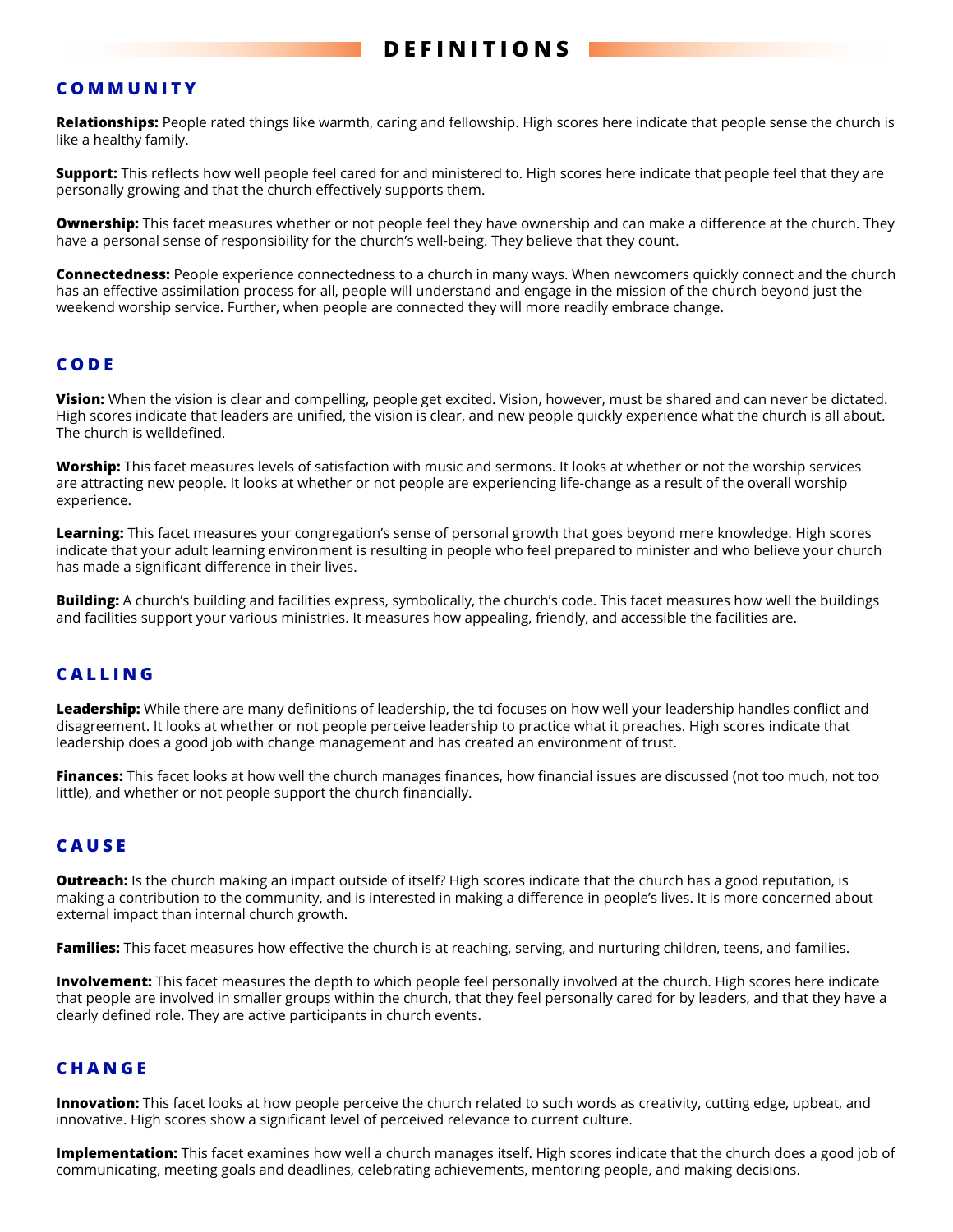# **Transforming Church Insight**

**A congregation engagement survey of Bethesda Lutheran Church**  by Leighton Ford Ministries

**How we see ourselves in an electronic survey October-November 2021 in 15 facets, 135 questions and 161 completed surveys**

| <b>OUR BEST SELF</b>                           |
|------------------------------------------------|
| <b>Physical Building</b>                       |
| <b>Outreach to the Community</b>               |
| Innovation                                     |
| <b>Clear Vision</b>                            |
| Leadership and Management of Change            |
|                                                |
| <b>OUR LESS SELF</b>                           |
| <b>Warm, Caring and Personal Relationships</b> |
| <b>Personal Involvement</b>                    |
| <b>Serving Youth and Families</b>              |
| <b>Adult Learning</b>                          |
| <b>Support for Personal Growth</b>             |
|                                                |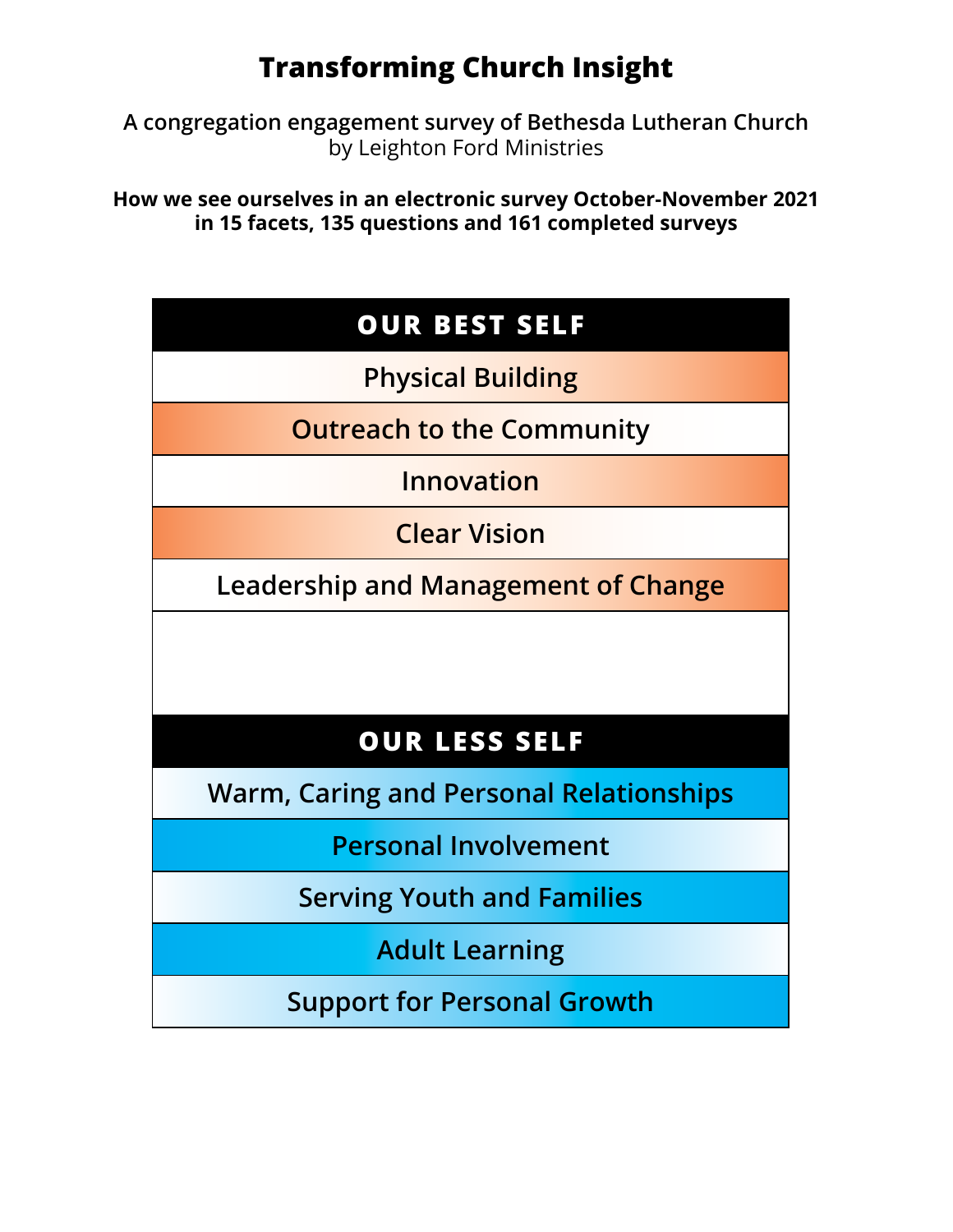### **Open-ended Questions If you had to describe this church in one word, what word would you**

**If you had to describe this church in one word, what word would you choose?**

**caring comfortable** disappointing diversity effort elderly evolving faith family friendly fulfilling home inclusive loving lutheran open progressive resource spiritual stable Struggling supportive traditional welcoming

- § Family
- § Fulfilling
- § Sucks
- Comfort
- Open
- § Resourceful (main resource? Scriptures)
- § Excellent
- § Calming
- § Traditional
- § Effective
- Faithful and striving to be a welcoming and inclusive congregation.
- § Welcoming
- § Old
- Stable Encouraging
- § Evolving
- § Clique
- Developing
- § Traditional
- § Well-intentioned.
- Inclusive
- § Welcoming!
- § Great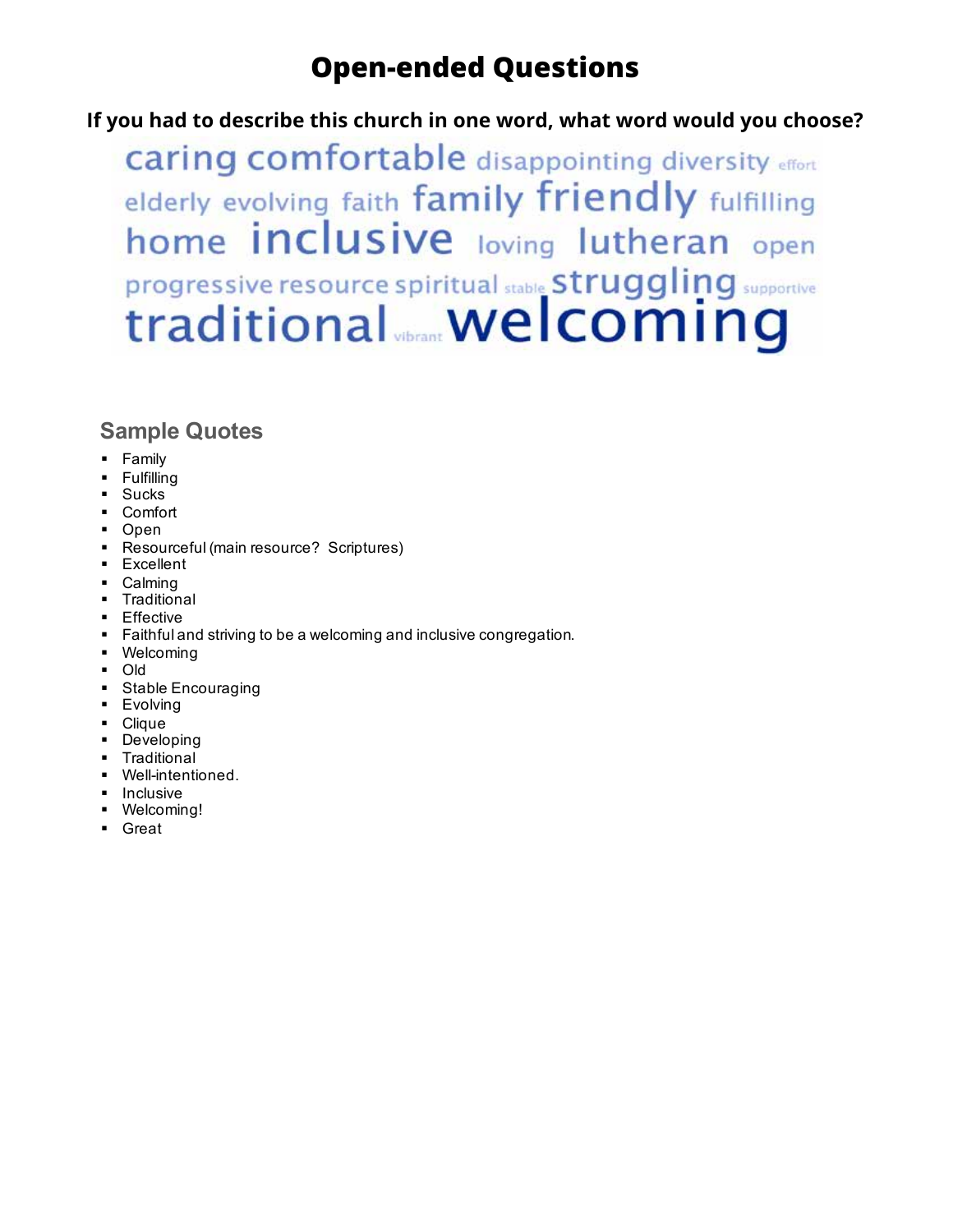**Are there any new ministries, programs or opportunities that you would like the church's leadership to explore?**

activities adult bible church education families groups helping immigrants involved Rids leader members middle none opportunities program small social something Studies support young youth

- § A program on meditation and prayer
- § Modern preaching
- Immigration, support of LSI Beloit campus next door (recently closed!)
- § Opportunities for young adults, especially singles. Adult educational opportunities for scriptural study.
- **I would like to see a stronger senior program.**
- Encouraging families with school age children<br>■ Bible Study, Old and New Testament..., Like A
- § Bible Study. Old and New Testament…. Like ALFA or something similar. Small groups.
- § Young adult ministries. Interesting youth activities to bring in new Middle School and High School youth. Youth bible studies. Additional opportunity for Men's bible studies and support for parents/fathers.
- Improve modern worship music
- § Visitation of new members and non-mobile members
- In spite of having programs, we seem unable to grow especially not effective in attracting young families to membership.
- § It would be great if we could get the Decon here to help with the children's programs.
- § No
- § How will our worldwide climate changes and political unrest effect Bethesda. Will we be able to open our hearts to helping resettle the refugees and immigrants
- **•** I like the new senior citizen socials
- For single or divorced members
- § Sexual exploitation of minors
- § Cut down on the number of organizations we give money to.
- § More emphasis on community service and less on internal "fun" activities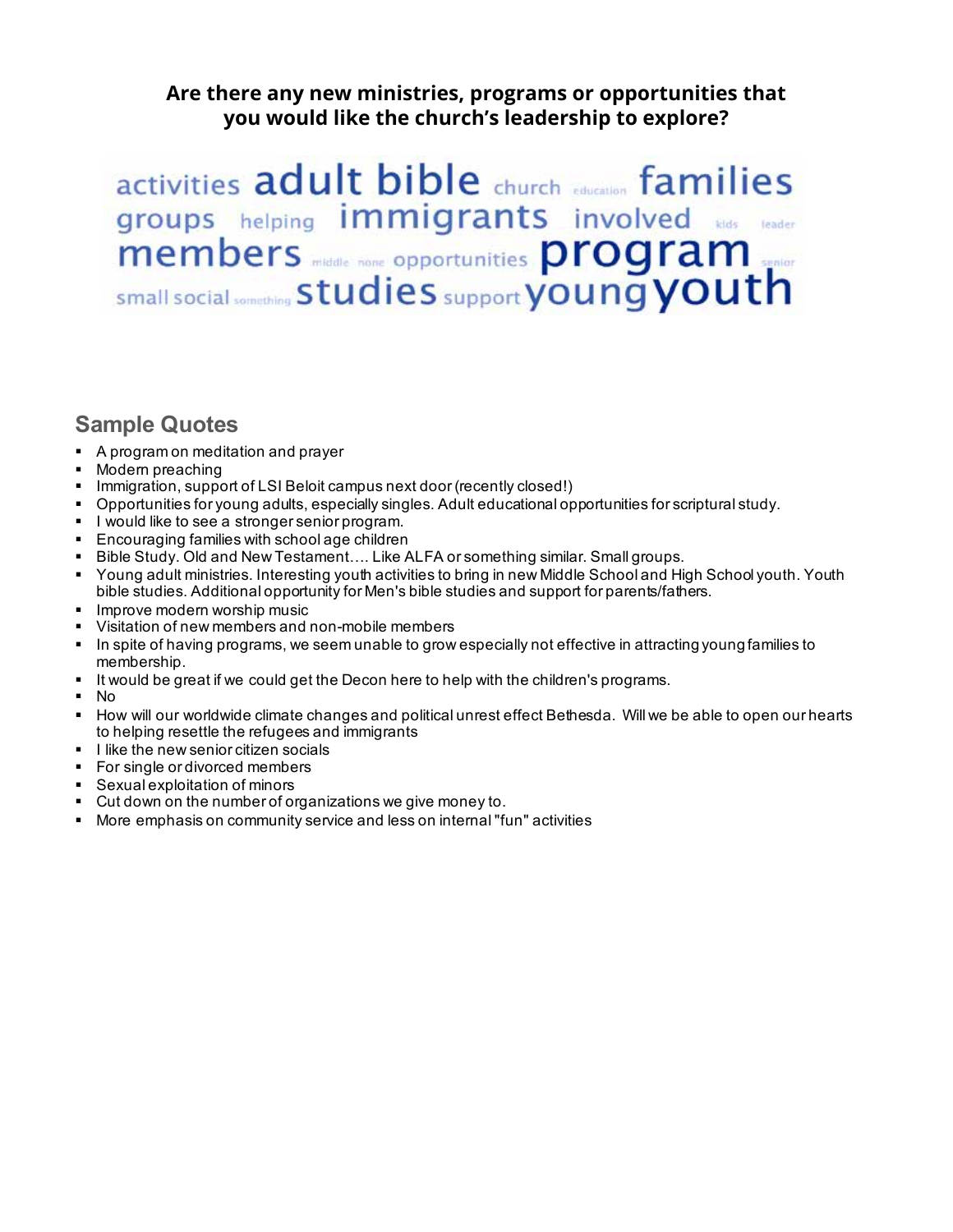## **What are the church's most significant challenges or weaknesses?**

aging attendance attracting children church congregation families getting groups growing involved lack leadership membership ministry pastors people politics programs volunteers Worship you ng younger youth

- Internal communication, esp. from the office to members or groups
- § Getting people to volunteer, getting people to volunteer for leadership, quality programs for children and young families
- Leadership poor pastors
- § Need more young members, young families, need to serve younger people in today's world and U.S.
- Education for children and youth
- Ministry to youth, but also to isolated elderly
- Age of members
- § Membership, attendance, to expand youth and young families, an aging population
- Growing membership
- § Pastoral worship sometimes comes off as irreverent (i.e., flippant extraneous comments that distract from otherwise meaningful worship experiences.
- Developing programs for young adults.
- § Children
- § Families with children
- § Getting people involved enthusiastically in the various ministries in the church. Good, solid, Bible studies, not just for children, women's groups, or men's groups, but for all.
- § Children and Youth Education and Ministry. Do we have a nursery? Is it staffed? Youth of Ames and surrounding communities are struggling to bounce back from the pandemic. There is no effort for personal contact with our children.
- Support for youth programs & need for increased volunteer participation
- § Sat/Sun congregational divide